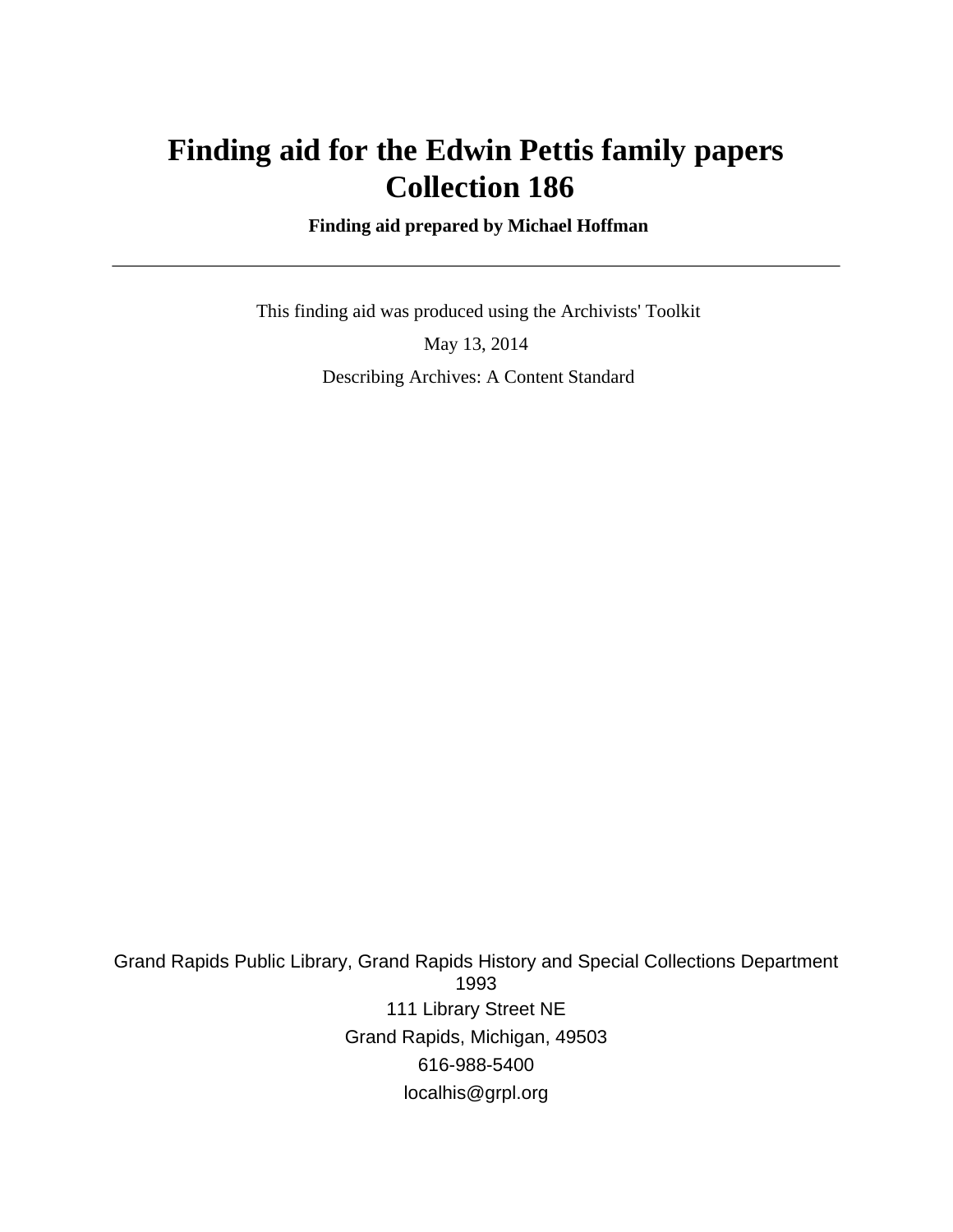# **Table of Contents**

 $\overline{\phantom{a}}$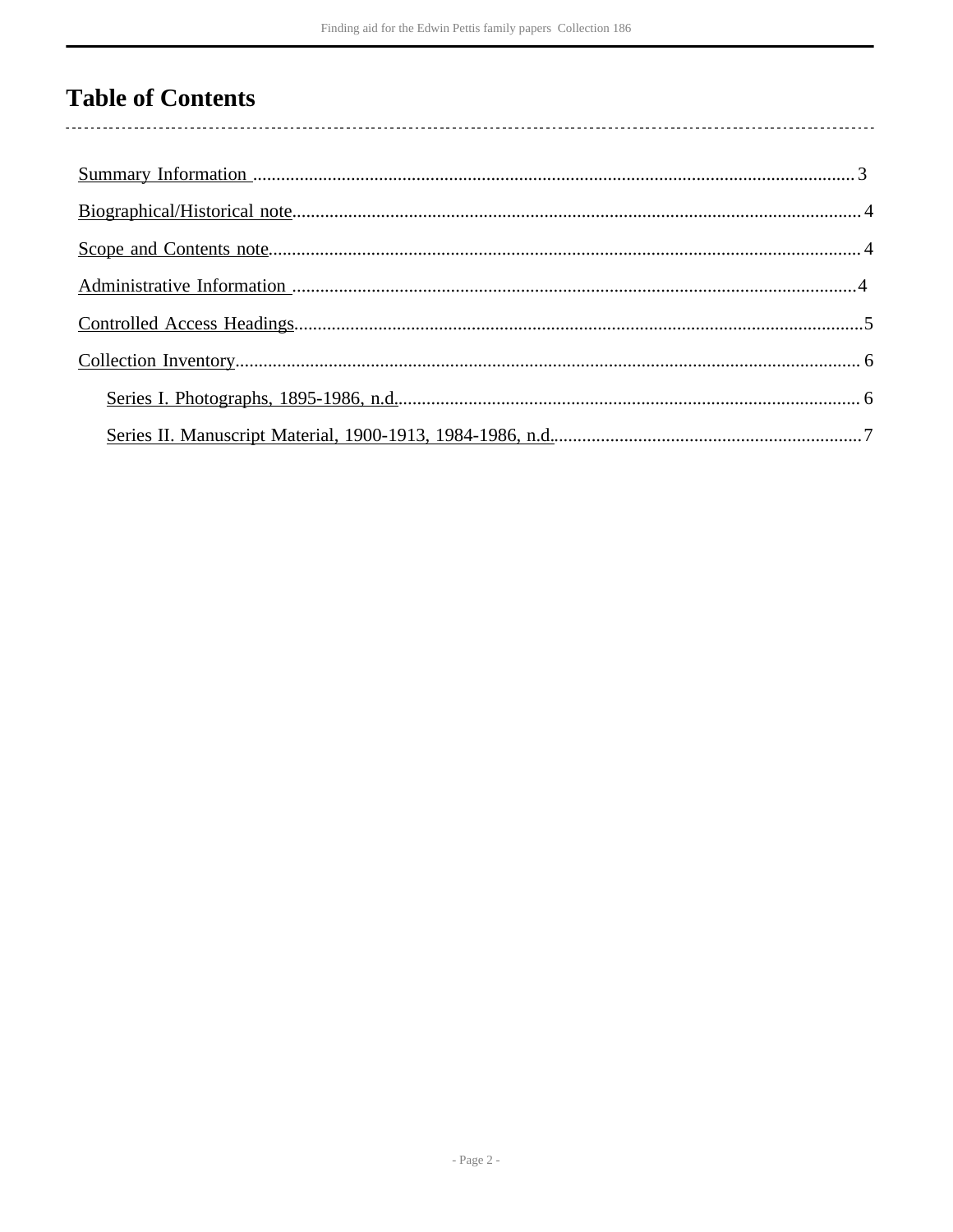# <span id="page-2-0"></span>**Summary Information**

...................................

| <b>Repository</b> | Grand Rapids Public Library, Grand Rapids History and Special<br><b>Collections Department</b>                                                                                                                                                                                                                                                                                                                                                                                                                                                                                                                                                                                                                                                                  |
|-------------------|-----------------------------------------------------------------------------------------------------------------------------------------------------------------------------------------------------------------------------------------------------------------------------------------------------------------------------------------------------------------------------------------------------------------------------------------------------------------------------------------------------------------------------------------------------------------------------------------------------------------------------------------------------------------------------------------------------------------------------------------------------------------|
| <b>Creator</b>    | Pettis, Edwin, 1856-1941                                                                                                                                                                                                                                                                                                                                                                                                                                                                                                                                                                                                                                                                                                                                        |
| <b>Title</b>      | <b>Edwin Pettis family papers</b>                                                                                                                                                                                                                                                                                                                                                                                                                                                                                                                                                                                                                                                                                                                               |
| Date [inclusive]  | 1895-1986, n.d.                                                                                                                                                                                                                                                                                                                                                                                                                                                                                                                                                                                                                                                                                                                                                 |
| <b>Extent</b>     | 0.21 Linear feet One box                                                                                                                                                                                                                                                                                                                                                                                                                                                                                                                                                                                                                                                                                                                                        |
| Language          | English                                                                                                                                                                                                                                                                                                                                                                                                                                                                                                                                                                                                                                                                                                                                                         |
| <b>Abstract</b>   | Edwin Pettis (1856-1941) was deputy sheriff of Kent County and police<br>captain for the Pere Marquette Railroad. His papers contain photographs,<br>correspondence and genealogy of the Pettis and Ward families. The<br>photographs are of family members, the family home in Ada, Michigan<br>and the Ada area. Of special interest are letters from Edwin Pettis as<br>under sheriff of Kent County, Michigan, to his wife Lettie during the<br>Grand Rapids Water Scandal in 1901. The scandal resulted from bonds<br>issued to fund construction of a water pipeline from Lake Michigan<br>to Grand Rapids. The bonds were issued far in excess of the projected<br>actual construction cost, with individuals attempting to pocket the surplus<br>money. |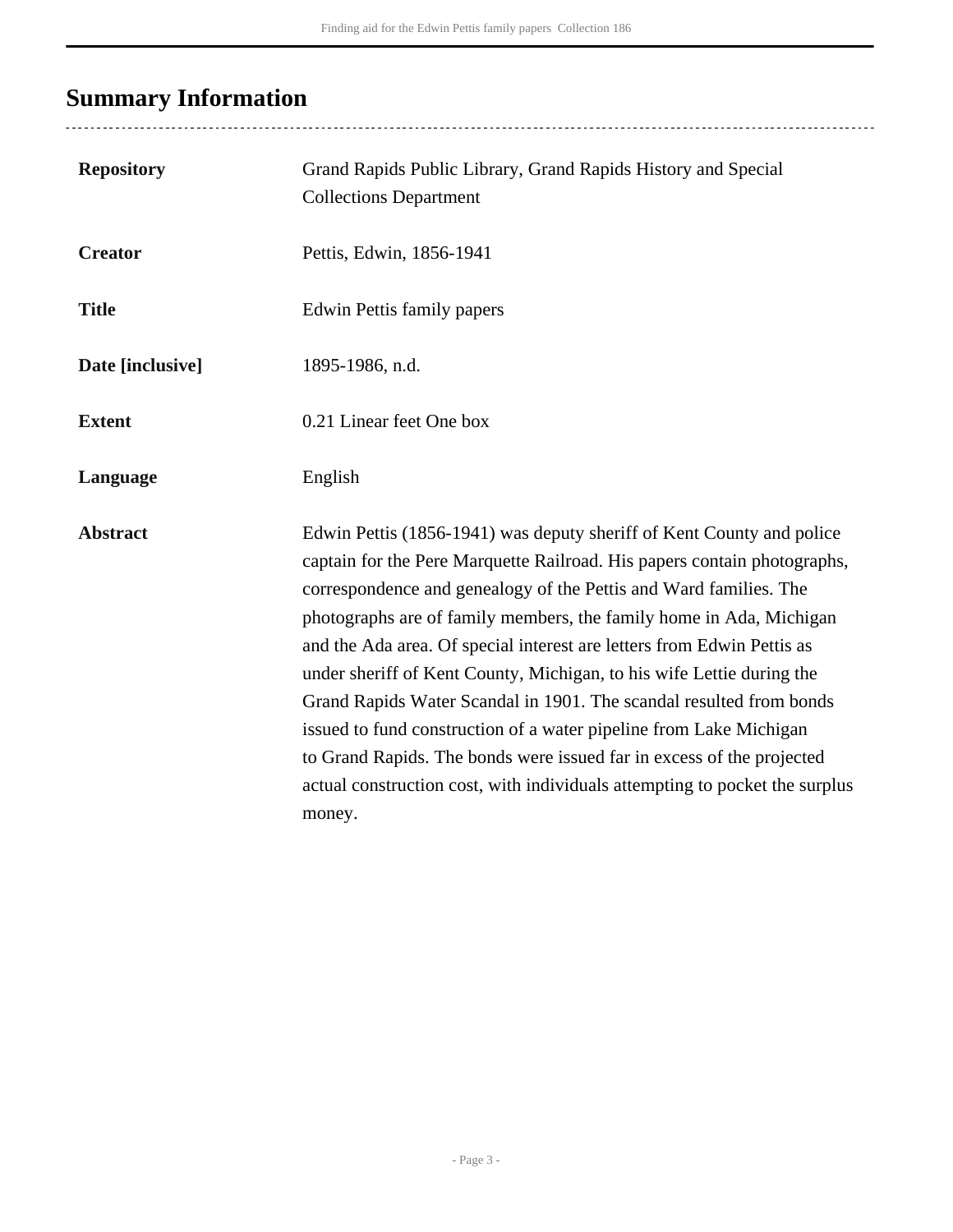## <span id="page-3-0"></span>**Biographical/Historical note**

A native of Ada, Michigan, Edwin Pettis (3/1/1856 - 8/18/1941) went to nearby Grand Rapids, Michigan as a young man to work as a driver for the street railway system. From about 1900 to 1912 he was deputy sheriff of Kent County. Later Pettis served as police captain for the Pere Marquette Railroad, retiring at the age of 70.

Pettis married Lettie Ward in 1884, sister of attorney Charles E. Ward. The couple had five children: Charles (8/18/1884 - 12/23/1963), Don (9/2/1887 - 1/22/1917), Eugene (12/10/1889 - 7/17/1966), Glenn (12/29/1894 - 11/15/1968) and Dorothy (12/22/1901 - ). Lettie Pettis died February 14, 1918. In 1920 Edwin Pettis married Fannie Warner, who died July 9, 1940. They had no children.

## <span id="page-3-1"></span>**Scope and Contents note**

Contains photographs, correspondence and genealogy concerning the Pettis Family. The photographs, arranged alphabetically by subject, are of the Pettis family, the family home in Ada, and the Ada area (1895-1920, n.d.). Included with the photos is a portrait of Charles E. Ward, prosecutor during the Water Scandal in Grand Rapids at the beginning of the twentieth century. Of special interest in the correspondence are letters from Edwin Pettis to his wife Lettie during the Water Scandal of 1901, which resulted from bonds issued to fund construction of a water pipeline from Lake Michigan to Grand Rapids. The bonds were issued far in excess of the projected actual construction cost, with individuals attempting to pocket the surplus money. The letters discuss Pettis' responsibility guarding the prosecution's key witness. The genealogies document the Pettis and Ward families, 1901-1986.

### <span id="page-3-2"></span>**Administrative Information**

### **Publication Information**

Grand Rapids Public Library, Grand Rapids History and Special Collections Department 1993

### **Immediate Source of Acquisition note**

Edith Ellen Pettis, April 1987; accession number 1987.022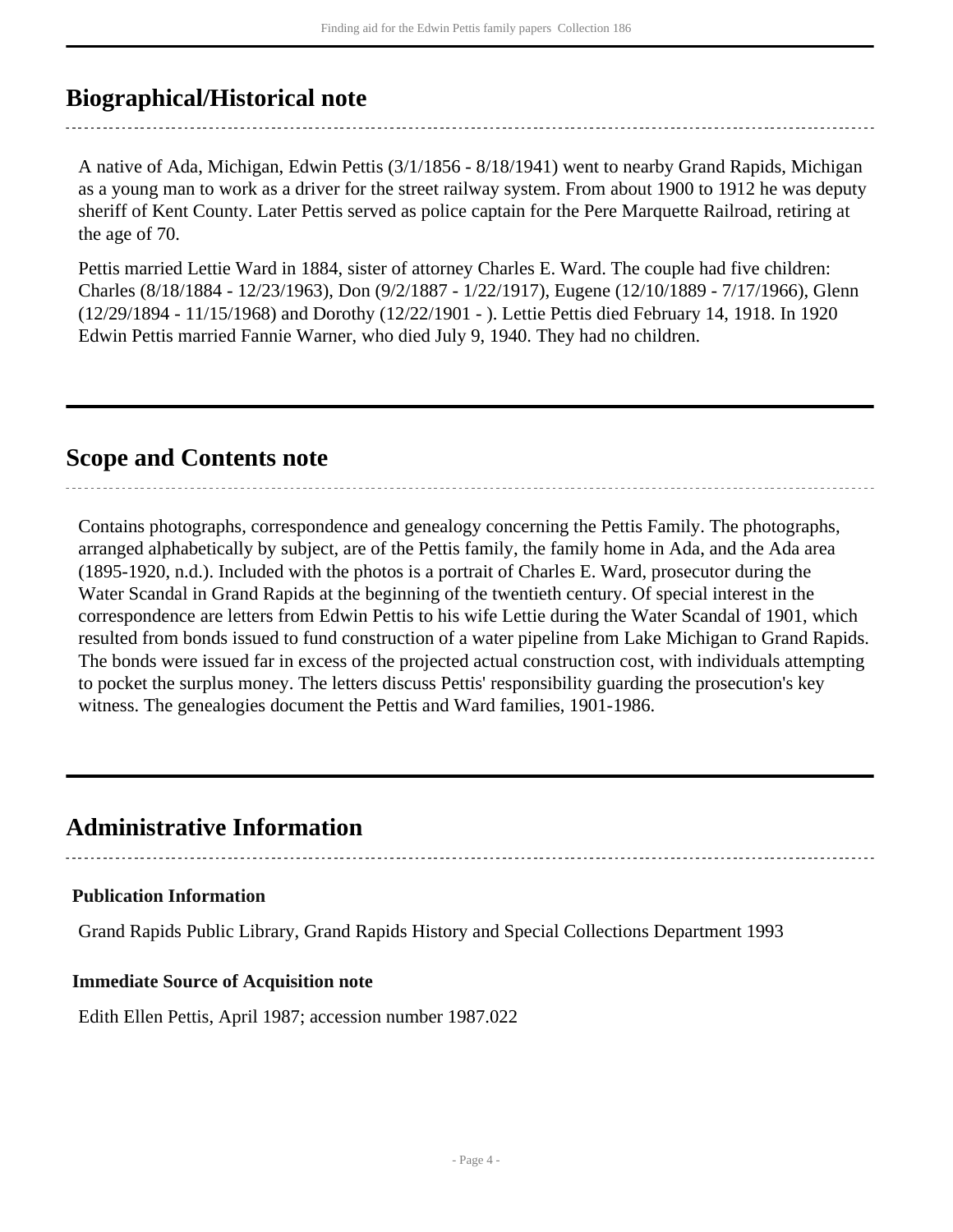## <span id="page-4-0"></span>**Controlled Access Headings**

### **Family Name(s)**

- Pettis
- Ward

### **Genre(s)**

- personal papers
- photographs

### **Geographic Name(s)**

- Ada (Mich.) -- History -- Photographs
- Grand Rapids (Mich.) -- History

#### **Personal Name(s)**

• Pettis, Edwin, 1856-1941

### **Subject(s)**

- Municipal water supply -- Michigan -- Grand Rapids
- Political corruption -- Michigan -- Grand Rapids -- History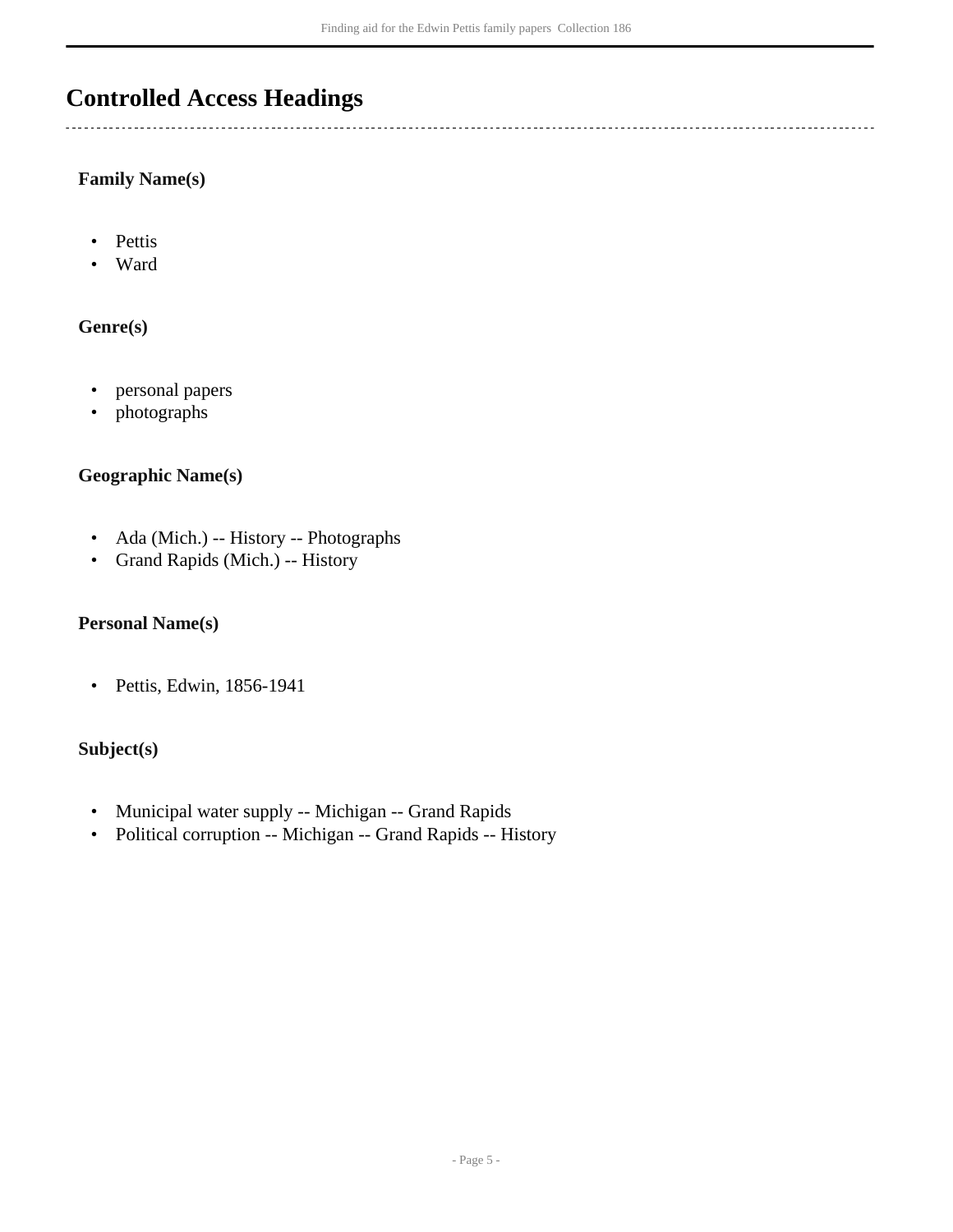## <span id="page-5-0"></span>**Collection Inventory**

<span id="page-5-1"></span>

| Series I. Photographs, 1895-1986, n.d. |              |                |
|----------------------------------------|--------------|----------------|
|                                        | <b>Box</b>   | <b>Folder</b>  |
| Ada Dam, n.d. (1)                      | $\mathbf{1}$ | $\mathbf{1}$   |
| Ada, Michigan, ca. 1910. (1)           | $\mathbf{1}$ | $\overline{2}$ |
| <b>Houses</b>                          |              |                |
|                                        | <b>Box</b>   | <b>Folder</b>  |
| Pettis family home, ca. 1895. (1)      | $\mathbf{1}$ | 3              |
| House, n.d. (1)                        | $\mathbf{1}$ | $\overline{4}$ |
| Interior Pettis family home, ca. 1901  | $\mathbf{1}$ | 5              |
| <b>People</b>                          |              |                |
|                                        | <b>Box</b>   | <b>Folder</b>  |
| Pettis, Eugene, ca.1910. (1)           | $\mathbf{1}$ | $6\,$          |
| Pettis family, ca.1900. (3)            | $\mathbf 1$  | $\overline{7}$ |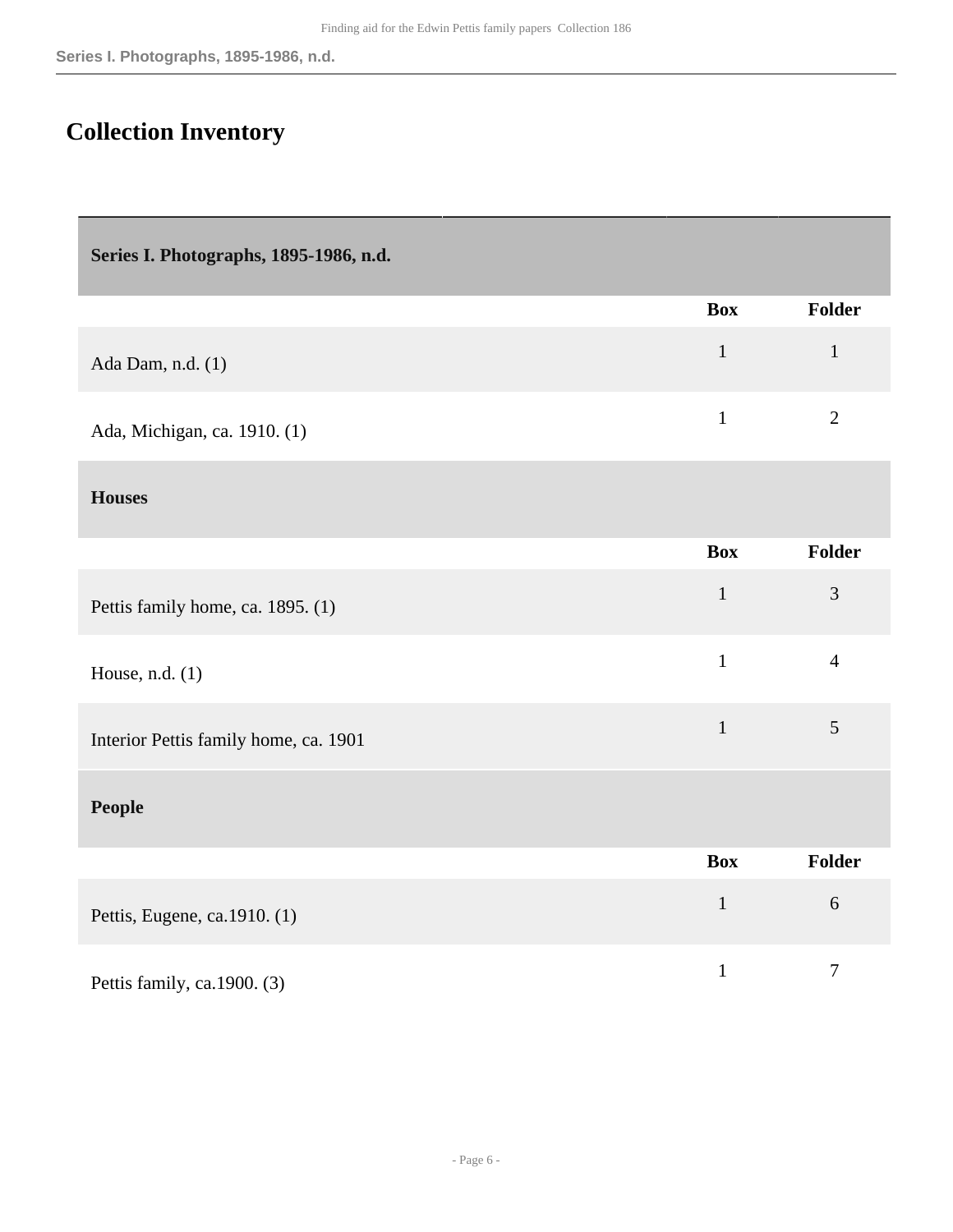**Series II. Manuscript Material, 1900-1913, 1984-1986, n.d.**

<span id="page-6-0"></span>

| Pettis, Gene, ca.1920. (1)                                                                                                                                | $\mathbf{1}$ | 8      |
|-----------------------------------------------------------------------------------------------------------------------------------------------------------|--------------|--------|
| Pettis, Glenn, ca. 1918. (2)                                                                                                                              | $\mathbf{1}$ | 9      |
| Pettis, Lettie, Glenn, ca.1900. (1)                                                                                                                       | $\mathbf{1}$ | 10     |
| Ward, Charlie, Florence Ellen, n.d. (2)                                                                                                                   | $\mathbf{1}$ | 11     |
| Ward, William Weatherbee, and wife, n.d. (1)                                                                                                              | $\mathbf{1}$ | 12     |
| Groups, Identified, n.d. (2) Pettis, Edwin.                                                                                                               | $\mathbf{1}$ | 13     |
|                                                                                                                                                           | <b>Box</b>   | Folder |
| Schoolhouse, Egypt Valley Road and Pettis Ave., Ada, ca.1900. (1)                                                                                         | $\mathbf{1}$ | 14     |
| Series II. Manuscript Material, 1900-1913, 1984-1986, n.d.                                                                                                |              |        |
| Correspondence.                                                                                                                                           |              |        |
| Edwin Pettis, 1901. (contains the water scandal correspondence).                                                                                          |              |        |
|                                                                                                                                                           | <b>Box</b>   | Folder |
| March 11, 1901, on Sheriff's office, Kent County letterhead, with the<br>image of the Kent County building engrave top left. "My Dear Wife" (2<br>sheets) | $\mathbf{1}$ | 15     |
| Aug. 24, 1901. Riverview Hotel letterhead "My Dear Wife" (2 sheets)                                                                                       | $\mathbf{1}$ | 16     |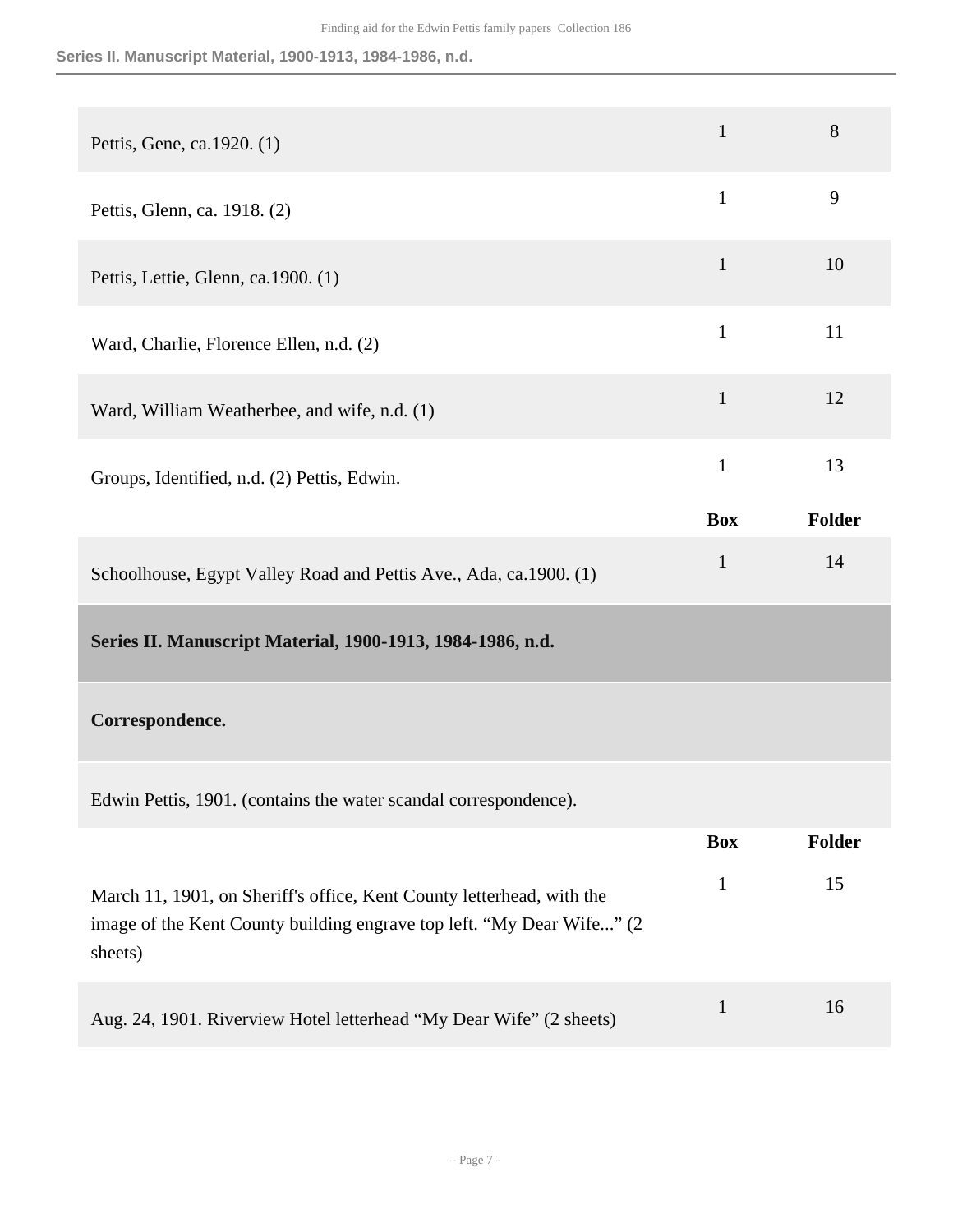| Aug. 26, 1901. Cutler House, Grand Haven, letterhead. "My Dear<br>Wife" $(1 \text{ sheet})$                                                                                 | 1            | 17 |
|-----------------------------------------------------------------------------------------------------------------------------------------------------------------------------|--------------|----|
| Sept. 30, 1901. Hotel Blatz, East Water St., Milwaukee. "My Dear Wife".<br>$(2 \text{ sheets})$                                                                             | $\mathbf{1}$ | 18 |
| Nov. 10, 1901. Livingston Hotel, Grand Rapids "My Dear Wife" (4<br>sheets)                                                                                                  | $\mathbf{1}$ | 19 |
| Nov. 15, 1901. Livingston (2 sheets)                                                                                                                                        | $\mathbf{1}$ | 20 |
| Dec. 4, 1901. Livington (2 sheets)                                                                                                                                          | $\mathbf{1}$ | 21 |
| Dec. 23, 1901. Sheriff's, Office letterhead. Has a newspaper clipping<br>attached to the letter RE the birth of a baby girl to Deputy Sheriff Ed Pettis<br>and wife in Ada. | $\mathbf{1}$ | 22 |
| Mary Church to Sister and Brother, Sept. 24, 1907. (5 sheets)                                                                                                               | $\mathbf{1}$ | 23 |
| Mary Church to Sister, Nov. 8, 1907 (4 sheets)                                                                                                                              | $\mathbf{1}$ | 24 |
| Don Pettis to Mother, Nov. 24, 1907. (3 sheets)                                                                                                                             | $\mathbf 1$  | 25 |
| 1. Charles Ward to Mrs. Lettie Pettis, Dec. 30, 1907 (typed, 2 sheets) 2.<br>Mother from Don. Dec. 30, 1907 (handwritten, 5 sheets)                                         | 1            | 26 |
| Carrie H. Emery, Dec, 2, 1908 on Charles E. War letterhead (1 typed<br>sheet)                                                                                               | $\mathbf{1}$ | 27 |